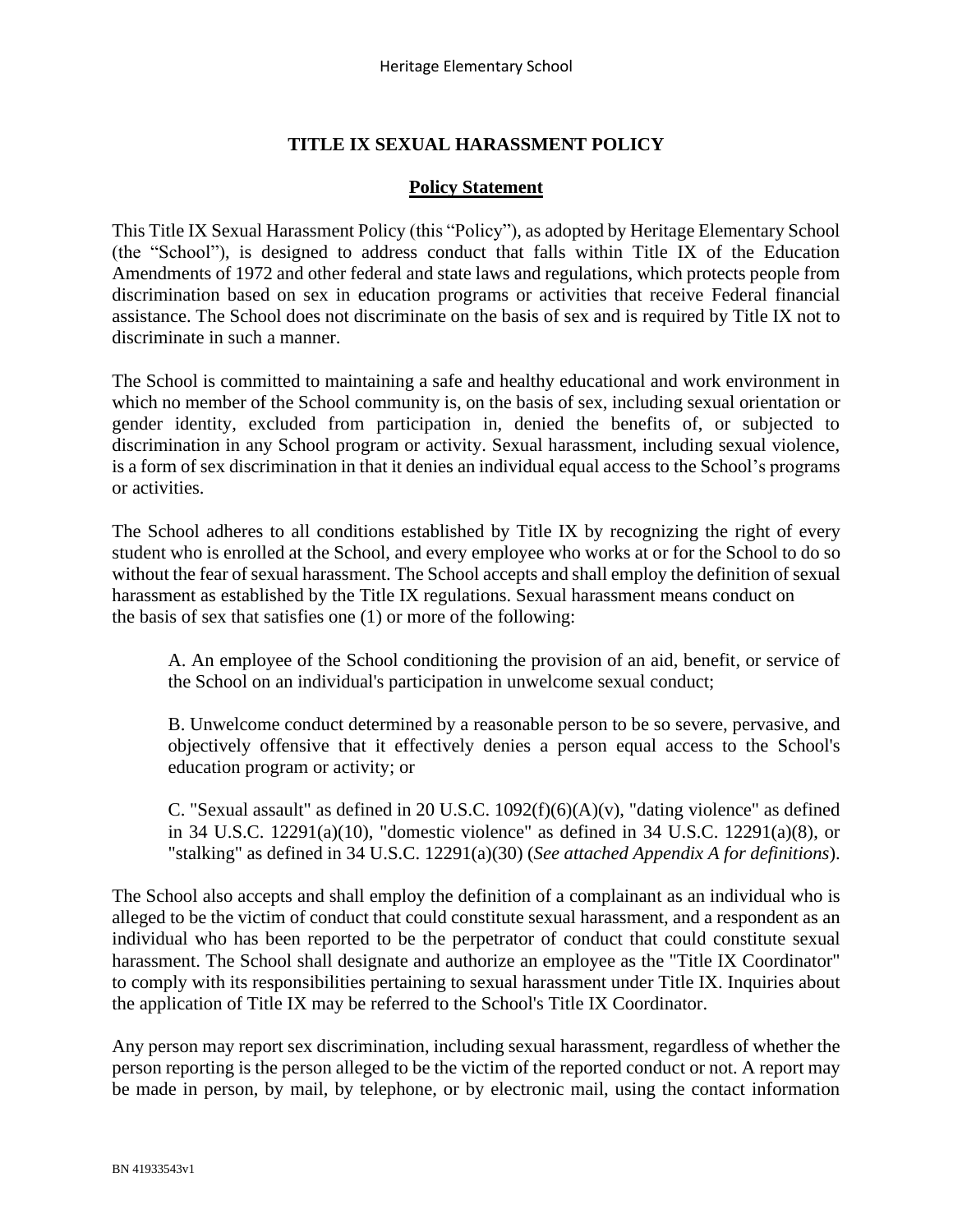listed for the Title IX Coordinator, or by any other means that results in the Title IX Coordinator receiving the person's verbal or written report. Such a report may be made at any time (including during non-business hours) by using the telephone number or electronic mail address, or by mail to the office address, listed for the Title IX Coordinator. The School shall notify students, parents or legal guardians of students, employees, applicants for employment, and all unions (as applicable) or professional organizations holding collective bargaining or professional agreements with the School, of the name or title, office address, electronic mail address, and telephone number of the Title IX Coordinator. The School will respond promptly when any School employee has notice of sexual harassment. Upon receipt of notice of sexual harassment, the School shall notify all affected students, parents or legal guardians of students, employees, applicants for employment, and all unions or professional organizations holding collective bargaining or professional agreements with the School, of the School's grievance procedures and grievance process, including how to report or file a complaint of sex discrimination, how to report or file a formal complaint of sexual harassment, and how the School shall respond. The School is committed to investigating each formal complaint submitted and to taking appropriate action on all confirmed violations of policy. The School shall follow grievance procedures that provide for the prompt and equitable resolution of complaints from students and employees alleging sexual harassment.

The School shall, to the extent reasonably feasible, keep confidential the identity of any individual who has made a report or filed a formal complaint of sexual harassment, any complainant, any individual who has been reported to be the perpetrator of sex discrimination, any respondent, and any witness, except as is necessary to carry out the grievance process and as may otherwise be permitted by law.

Title IX sexual harassment complaints may include violations covered by Arizona's mandatory reporting statute (A.R.S. § 13-3620). Any abuses classified by statute as "reportable offenses" must be reported as such to the authorities because not reporting a reportable offense is classified as a Class 6 Felony.

## **Retaliation Prohibited**

Neither the School nor any person may intimidate, threaten, coerce, or discriminate against any individual for the purpose of interfering with any right or privilege secured by Title IX, or because the individual has in good faith made a report or complaint, testified, assisted, or participated or refused to participate in any manner in an investigation, proceeding, or hearing. Intimidation, threats, coercion, or discrimination, including charges against an individual for violations that do not involve sex discrimination or sexual harassment, but arise out of the same facts or circumstances as a report or complaint of sex discrimination or a report or formal complaint of sexual harassment, for the purpose of interfering with any right or privilege secured by Title IX, constitutes retaliation.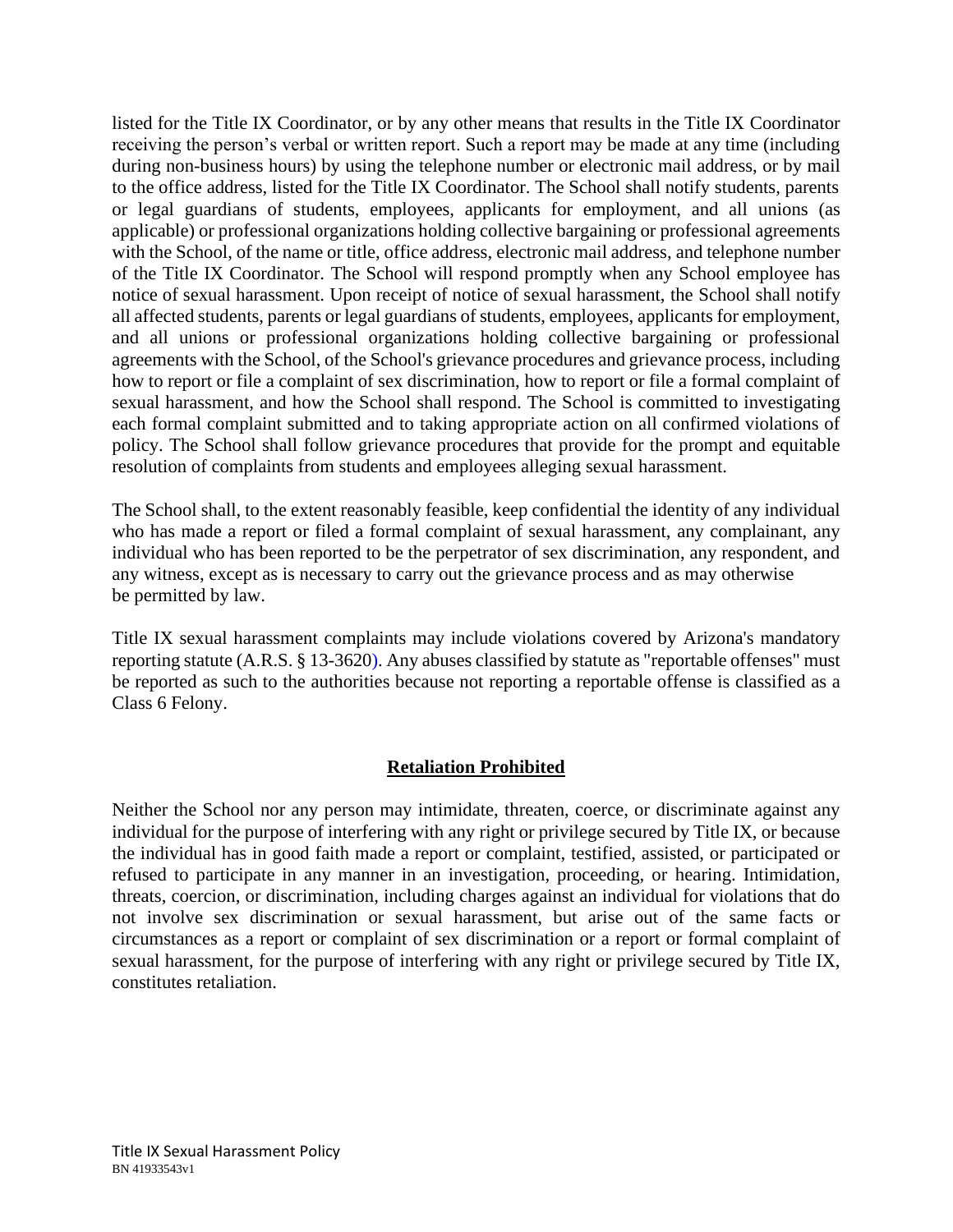## **Jurisdiction**

This Policy applies to sexual harassment that is committed by School students, faculty, staff, School appointees, or third parties against a person in the United States, whenever the misconduct occurs: (i) on School property; or (ii) off School property, provided that the conduct was in connection with the School, or in connection with a School-recognized and approved program or activity, which includes locations, events, or circumstances over which the School exercised substantial control over both the person accused of the conduct and the context in which the sexual harassment occurred.

Adopted this 15th day of December, 2020.

LEGAL REF.: A.R.S. § 13-3620 20 U.S.C. 1092 20 U.S.C. 1681, Education Amendments of 1972, Title IX 34 U.S.C. 12291

CROSS REF.: AC - Nondiscrimination/Equal Opportunity JB - Equal Educational Opportunities